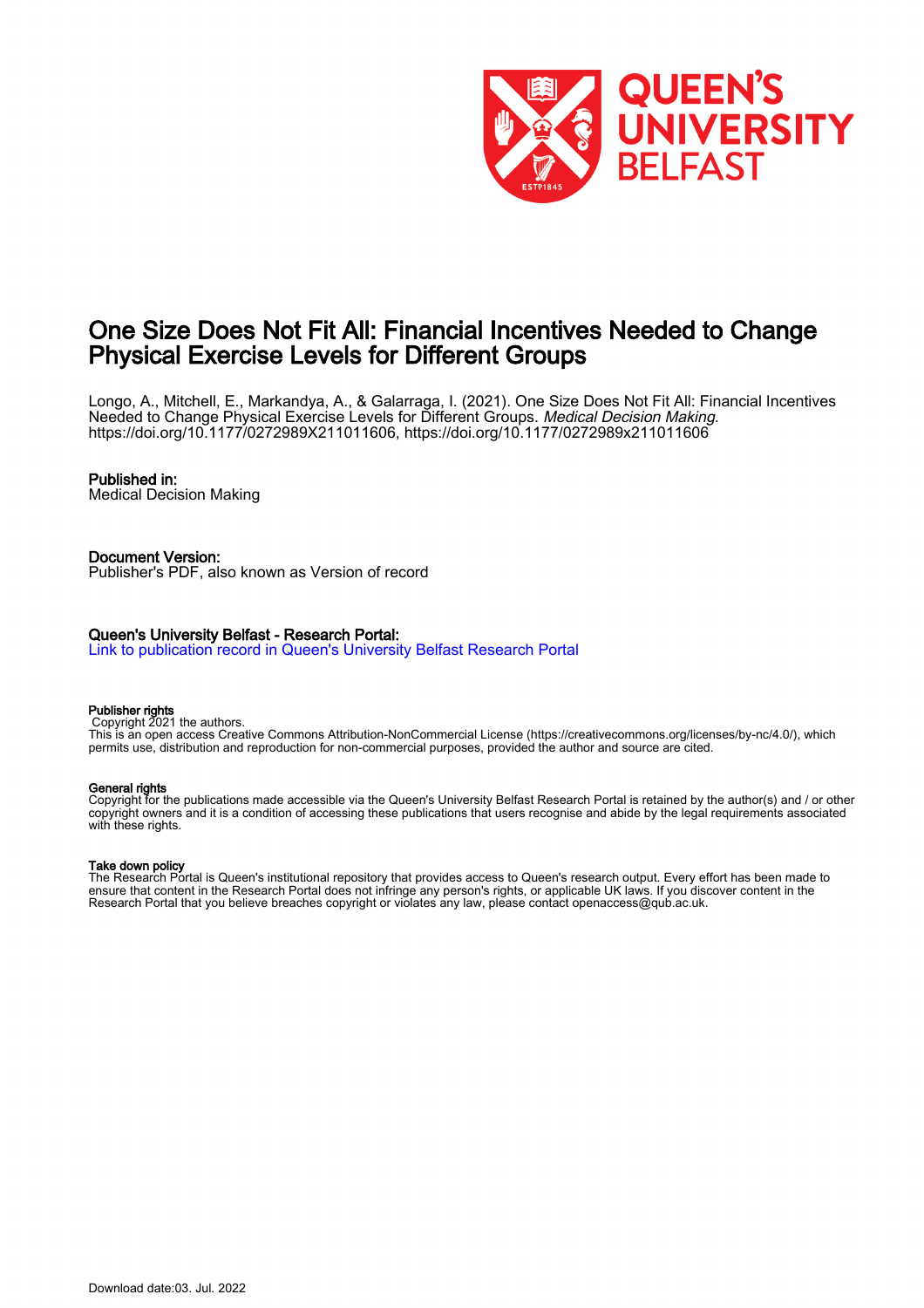# One Size Does Not Fit All: Financial Incentives Needed to Change Physical Exercise Levels for Different Groups



Medical Decision Making 1–12 © The Author(s) 2021 Article reuse guidelines: [sagepub.com/journals-permissions](us.sagepub.com/en-us/journals-permissions) [DOI: 10.1177/0272989X211011606](https://doi.dox.org/10.1177/0272989X211011606) <journals.sagepub.com/home/mdm>



## Alberto Longo **D**, Eileen Mitchell, Anil Markandya, and Ibon Galarraga

This study estimated the distribution of willingness to accept (WTA) for a physical activity behavior change intervention entailing the completion of 10,000 steps/day to shed light on which levels of incentives trigger a change in behavior for different proportions of the population and for more at-risk subgroups. An online contingent valuation (CV) survey was administered to 1,130 respondents in the Basque Autonomous Community, Spain. The survey queried respondents about their physical activity levels and intention to engage in physical activity before presenting the WTA questions. Nonparametric WTA values were estimated for the whole sample and for subsamples of active, inactive, and overweight and obese people. One-quarter of respondents would engage with the hypothetical program even without payment, but if a monetary incentive was offered them, they would take it. The median WTA for committing to complete 10,000 steps/day is  $\epsilon$ 0.23 for the full sample,  $\epsilon$ 0.21 for active,  $\epsilon$ 0.25 for inactive, and  $\epsilon$ 0.23 for overweight and obese people. The WTA at 75th percentile is  $\epsilon$ 4 for the full sample,  $\epsilon$ 1.70 for active,  $\epsilon$ 10.80 for inactive, and  $\epsilon$ 5 for overweight and obese respondents. WTA is positively affected by a person's lack of disposable time to increase their physical activity and, for inactive people, by their poor intention to become physically active.

#### Keywords

behavior change, contingent valuation, monetary incentives, physical activity, willingness to accept

Date received: December 16, 2019; accepted: March 31, 2021

There is growing interest in the use of financial incentives to promote health behavior change.<sup>1–5</sup> Several randomized controlled trials (RCTs) have shown that offering financial rewards for reaching activity goals can be an effective strategy for encouraging greater activity.<sup>6–12</sup> A recent systematic review and meta-analysis determined that modest financial incentives (\$1.40/day) increased physical activity in the short and long term and continued to do so after incentives were removed.<sup>13</sup>

Assessing the level of a financial incentive to increase individuals' physical activity requires researchers to estimate people's monetary value for giving up part of their disposable time to engage in additional physical exercise. As there is no market where people can trade off an increase in physical activity with money, nonmarket valuation techniques can be used to estimate the required incentives.<sup>14,15</sup>

Contingent valuation (CV) is a survey-based nonmarket valuation technique, based on stated preferences, which has been extensively used to estimate the monetary value of health care services and public health programs.<sup>16–25</sup> The CV method asks people to state their willingness to pay (WTP) to obtain a good or service not owned by respondents or their willingness to accept (WTA) to give up a good or service owned by respondents.26 Therefore, WTA is the preferred framework to estimate the monetary value of a hypothetical program that aims at persuading individuals to use more of their disposable time to increase their physical activity.

Corresponding Author

Alberto Longo, School of Biological Sciences, Queen's University Belfast, Medical Biology Centre (MBC), 97 Lisburn Rd, Belfast, BT9 7BL, UK. (a.longo@qub.ac.uk)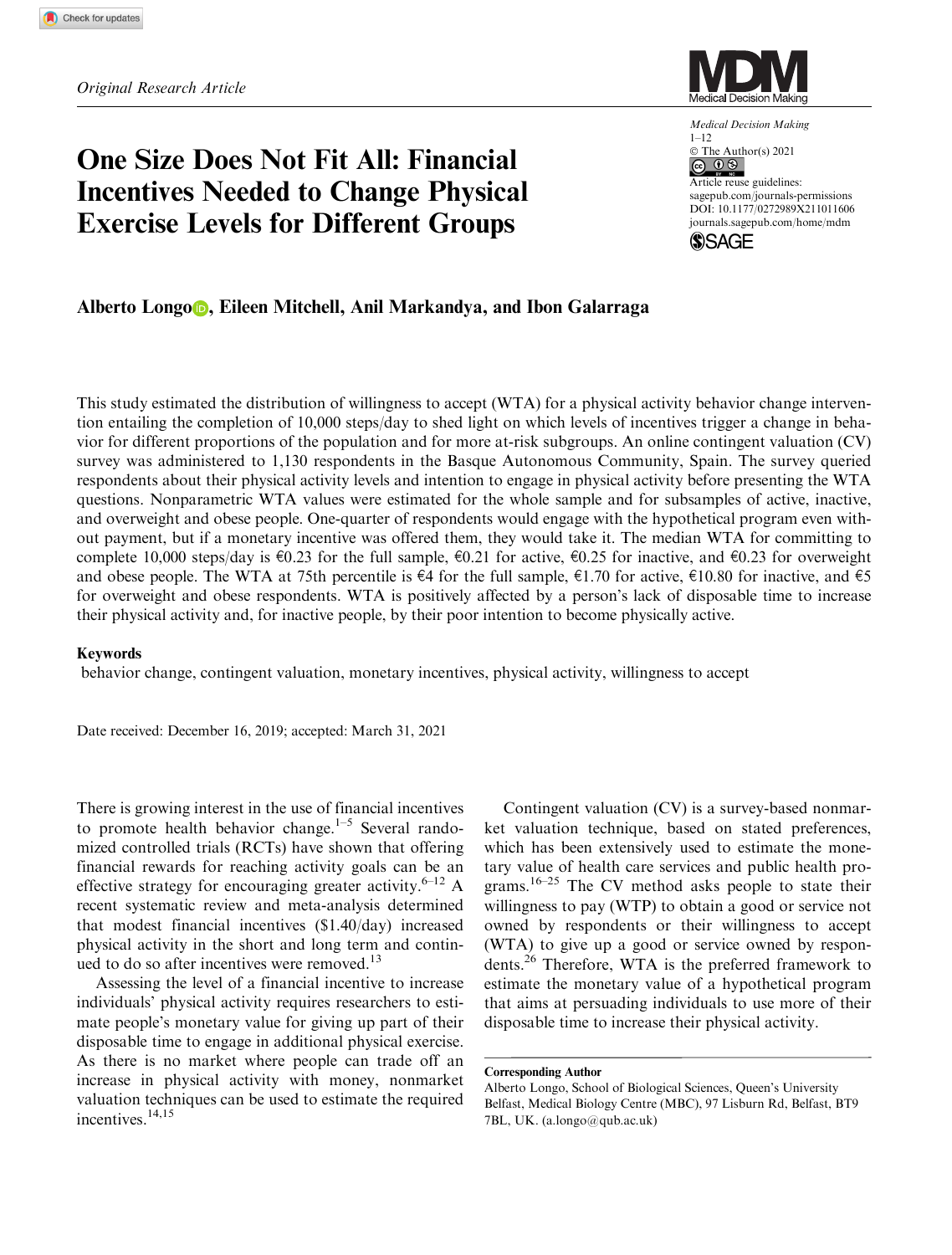Once the CV data have been collected, the next step is to provide the summary statistics to guide policy making. WTP studies usually report the mean and the median WTP, as the median is the value at which a public program would be funded under a referendum, affecting the whole population. With WTA studies, providing guidance on the outcome of the analysis is more complex. Estimating the median WTA to trigger a behavior change would provide information to policy makers on the value that would lead to the desired behavior for only half of the population. Hence, it is important to present policy makers with the distribution of WTA and to examine which monetary values would lead to a change in behavior in which percentiles of the sample and in which groups of society. Previous studies have shed some light on the efficacy of financial incentives for behavior change,  $6,11,12,27$  but none of these studies has explored the distribution.

The aim of this study is to use CV to provide evidence on the distribution of WTA for a behavior change initiative in an adult sample representative of the population of the Basque Autonomous Community (BAC), Spain. We focus on an initiative to stimulate people to achieve higher levels of walking and explore the distribution of WTA for the whole sample, as well as for different highrisk groups—overweight, obese, inactive people. We also explore the internal validity of our WTA data<sup>28,29</sup> (e.g., we check that WTA depends on income in the ways predicted by economic theory and investigate the determinants of WTA heterogeneity).

## Methods

A CV questionnaire was developed to assess the WTA for doing 10,000 steps a day in the BAC. The questionnaire was administered online to a sample of 1,130 respondents aged 18 years or older in the BAC. The data were collected by the market research company Netquest. This company was chosen because at the time of the survey, July to August 2018, with more than 120,000 panelists, it had access to the largest pool of online respondents in Spain and had agreed to set quotas

on completed interviews for age and gender to approximate the Basque census demographics. Netquest was also chosen because of their incentive compatible mechanism to reward panelists. Survey respondents were rewarded for completing questionnaires with ''points,'' redeemable with gift vouchers, with the amount of points increasing exponentially with the length of the survey to keep respondents' motivation and engagement.

Before the CV questions, respondents were queried about their physical activity, including whether they met or intended to meet the World Health Organization's (WHO's) recommended guidelines for physical activity. After the payment questions, a debriefing question asked respondents what motivated their answers to the financial incentives questions to assess the quality of the answers to the CV questions, as suggested by the NOAA Panel on Contingent Valuation,  $30$  and to explore the importance of the availability of time for an increase in physical activity.

## The Contingent Valuation Questions

We followed recent guidelines on stated preference meth- $\text{ods}^{31}$  and used the double-bounded CV (DBCV) questions format. $32-34$  The DBCV, initially developed by Carson et al., $35$  consists of asking subjects to answer "yes" or "no" to doing the 10,000 steps at an initial bid price; different respondents are offered different bid prices. If the individuals answer ''yes,'' they are asked a follow-up question offering a lower bid price. If they answered ''no,'' the follow-up question offers a higher bid price. The DBCV mechanism collects 2 observations from each respondent  $36-38$  and, therefore, improves the statistical efficiency of the estimates of mean and median WTA compared with the single-bounded mechanism, which would ask only 1 CV question.

We asked respondents their WTA for a public program that would offer a financial incentive for people to achieve 10,000 steps a day. This goal was selected primarily as the 10,000 steps message has been used in tailored intervention efforts aimed at promoting physical activity. $6,39-43$  The 10,000 steps goal has many advantages, in that it is easy to remember and provides individuals with a concrete goal for increasing physical activity levels. The hypothetical scenario read as follows:

School of Biological Sciences, Queen's University Belfast, Belfast, UK (AL, EM); BC3 Basque Centre for Climate Change, Bilbao, Pais Vasco, Spain (AM, IG). The author(s) declared no potential conflicts of interest with respect to the research, authorship, and/or publication of this article. The author(s) disclosed receipt of the following financial support for the research, authorship, and/or publication of this article: Financial support for this study was provided entirely by a grant from Bizkaia Talent. The funding agreement ensured the authors' independence in designing the study, interpreting the data, writing, and publishing the report.

To encourage more people to become physically active, as well as reducing traffic congestion, imagine that the government introduced a Fitness Payment Scheme which paid you for each day you walked 10,000 steps. The government would monitor your steps using a mobile phone pedometer app. The money would be added to your mobile phone credit and can be used for paying your bills.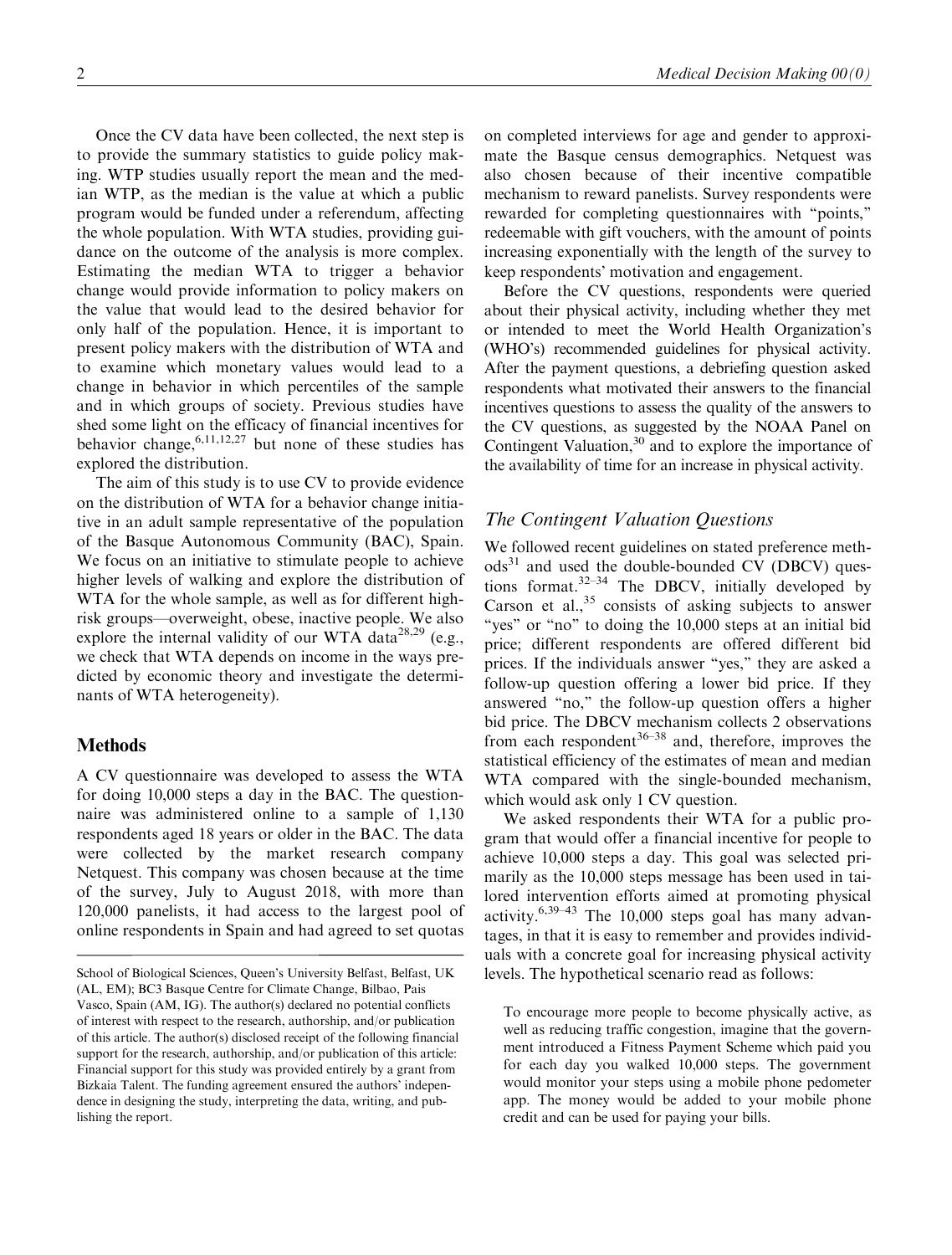As DBCV questions may lead to strategic behavior from respondents if they are not fully informed in advance of the number of CV questions,<sup>44</sup> we informed respondents that there would be 2 dichotomous choice questions with different bid prices. This approach has shown to eliminate the single-bounded/double-bounded anomaly in WTP studies, $44$  which refers to considerably higher WTP estimates produced by a single-bounded analysis compared to the double-bounded analysis. Moreover, to reduce hypothetical bias, we adapted the recommendations of Cummings and Taylor<sup>45</sup> on "Cheap Talk'' design for the CV method by reminding respondents not of their budget constraint but of their time constraint, as it is more relevant to our scenario. Therefore, the hypothetical scenario continued as follows:

We will ask about a higher and a lower amount for doing 10,000 steps per day. Please answer truthfully and treat each question independently. Before answering, consider the effort and time it takes to do 10,000 steps each day and the payment you would receive if you did 10,000 steps each day. Would you be willing to do 10,000 steps every day if the reward for doing it was  $\epsilon x$ ?

Respondents were randomly allocated to 1 of 4 versions—(a), (b), (c) and (d)—with different initial bid and follow-up values. As shown in Table 1, the initial bid values were €0.50, €1.00, €2.00, and €5.00. If a respondent answered ''yes'' (''no'') to the initial WTA question, a lower (higher) amount was then offered in the follow-up WTA question. The follow-up bids were  $\epsilon$ 0.25,  $\epsilon$ 0.50,  $\epsilon$ 1.00, and  $\epsilon$ 2.50 following an initial "yes" answer and €1.00, €2.00, €4.00, and €10.00 following an initial "no" answer to the first WTA question. For each version of the questionnaire, the answers to the DBCV questions inform the analyst that a respondent's WTA falls within 1 of 4 bid intervals, considering the 4 possible sequence of answers: "yes-yes," "yes-no," "no-yes," and "no-no," as shown in Table 1. For example, if a respondent was allocated to version (a) and answered ''yes'' to  $\epsilon$ 0.50 and "no" to  $\epsilon$ 0.25, the researcher would conclude that her WTA would fall within the  $\epsilon$ 0.25 to  $\epsilon$ 0.50 interval.

The bid amounts were selected based on focus groups and on similar studies that offered daily financial rewards to respondents for behavior change initiatives.46,47 The DBCV questions were followed by an open-ended CV question, which simply asked how much the respondent would need to be paid to walk 10,000 steps per day; the open-ended question was designed to produce more statistically efficient WTA data compared to the DBCV questions.<sup>48</sup> The usefulness of open-ended

| <b>Table 1</b> Responses to the Double-Bounded Contingent |  |
|-----------------------------------------------------------|--|
| Valuation Questions.                                      |  |

| <b>Responses</b>                                          | Frequency                                                | Percentage |  |  |  |
|-----------------------------------------------------------|----------------------------------------------------------|------------|--|--|--|
|                                                           | (a) Initial bid €0.50 (lower bid €0.25; upper bid €1.00) |            |  |  |  |
| Yes-yes                                                   | 163                                                      | 55         |  |  |  |
| Yes-no                                                    | 31                                                       | 10         |  |  |  |
| No-yes                                                    | 19                                                       | 6          |  |  |  |
| No-no                                                     | 83                                                       | 28         |  |  |  |
| Total                                                     | 296                                                      | 100        |  |  |  |
|                                                           | (b) Initial bid €1.00 (lower bid €0.50; upper bid €2.00) |            |  |  |  |
| Yes-yes                                                   | 156                                                      | 59         |  |  |  |
| Yes-no                                                    | 28                                                       | 11         |  |  |  |
| No-yes                                                    | 16                                                       | 6          |  |  |  |
| $No$ -no                                                  | 66                                                       | 25         |  |  |  |
| Total                                                     | 266                                                      | 100        |  |  |  |
|                                                           | (c) Initial bid €2.00 (lower bid €1.00; upper bid €4.00) |            |  |  |  |
| Yes-yes                                                   | 184                                                      | 63         |  |  |  |
| Yes-no                                                    | 28                                                       | 10         |  |  |  |
| No-yes                                                    | 24                                                       | 8          |  |  |  |
| $No$ -no                                                  | 54                                                       | 19         |  |  |  |
| Total                                                     | 290                                                      | 100        |  |  |  |
| (d) Initial bid €5.00 (lower bid €2.50; upper bid €10.00) |                                                          |            |  |  |  |
| Yes-yes                                                   | 200                                                      | 72         |  |  |  |
| Yes-no                                                    | 45                                                       | 16         |  |  |  |
| No-yes                                                    | 13                                                       | 5          |  |  |  |
| No-no                                                     | 20                                                       | 7          |  |  |  |
| Total                                                     | 278                                                      | 100        |  |  |  |

data may be limited if they are affected by starting point bias,49 that is, if the initial bid value offered in the DBCV questions biases the open-ended CV data. An English translation of the questionnaire is available as supplemental material.

#### Analysis of the Contingent Valuation Questions

The WTA answers were analyzed using a nonparametric estimator, adapting the Turnbull lower bound estimator<sup>50</sup> for DBCV WTP questions<sup>51</sup> to WTA questions. The Turnbull estimator calculates, for each bid interval j, the proportion of respondents whose WTP falls within that interval. The mean WTP is then calculated by multiplying this proportion of respondents by the lower bound of the interval and summing over all intervals. The Turnbull estimator assumes that  $CDF_j < CDF_{j+1}$ , which means that the proportion of ''yes'' answers for any bid interval j decreases with an increase in the bid value. However, with random sampling, practitioners often observe nonmonotonic distribution functions. If this monotonicity is violated for the intervals j and  $j+1$ , the Turnbull estimator pools forward the observations of j with  $j+1$  and calculates  $CDF_{j*}$ , which is equal to the sum of the number of "yes" for the intervals j and  $j+1$ ,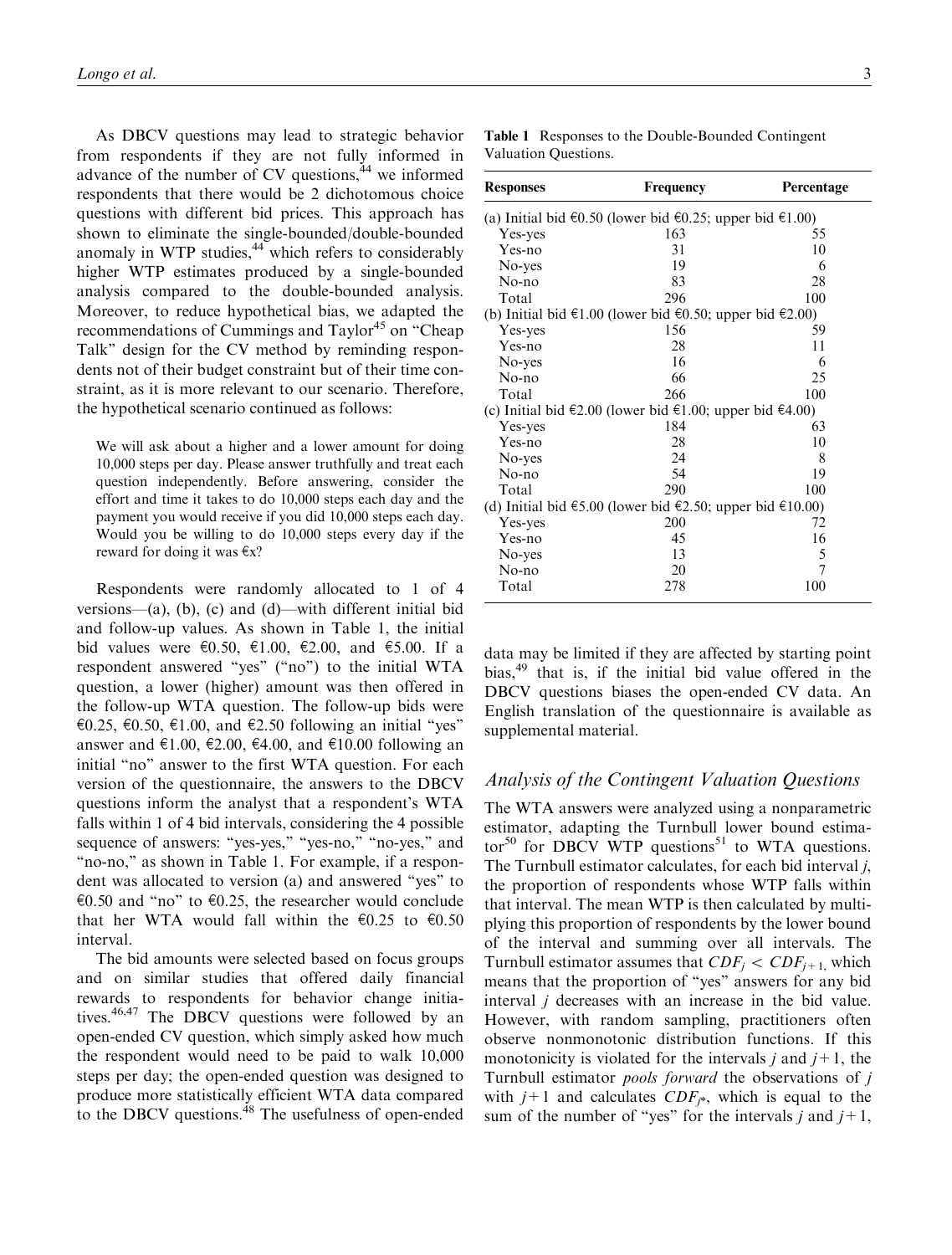divided by the number of people who were asked to pay the bids included in the intervals j and  $j+1$ .

To apply the Turnbull estimator to WTA answers, we calculated mean WTA by first calculating the proportion of respondents whose WTA fell within each interval and multiplied it by the upper bound of that interval and summing over all intervals. For respondents who answered ''yes'' (''no'') to the first amount and ''no'' (''yes'') to the second lower (higher) follow-up amount offered, we assumed that their WTA fell within those 2 bids. For respondents who answered ''yes'' to the first amount and ''yes'' to the lower follow-up amount offered, we assumed that the lower bound of the WTA interval was zero. For respondents answering ''no'' to the first WTA question and ''no'' to the second higher WTA question, we assumed that the upper bound was equal to  $\epsilon$ 20. This is the value that we assume drives the probability of acceptance to 1. While arbitrarily setting the upper limit of the distribution affects the mean WTA estimate, it does not have an impact on the percentile estimates of the distribution, as long as the bid vector captures well the distribution of WTA. This is an empirical issue that we addressed following standard practice in CV studies by first collecting and analyzing 10% of the sample data to explore whether the bid vector needed to be updated.<sup>29,33,34,36</sup> Similar to the Turnbull estimator for DBCV WTP, the WTA estimator assumes the monotonicity in the cumulative distribution function (CDF) values: as the bid levels increase, the proportion of ''yes'' is assumed to increase. When the monotonicity between 2 adjacent intervals is violated, the observations from the 2 intervals are pooled forward until the monotonicity assumption holds.

Percentile estimates—25th percentile, median, and 75th percentile—on the distribution were calculated following Vaughan et al. $52$  through linear interpolation between the bids attached to the cumulative frequencies (CDF values) above and below the interested percentile. The median was calculated as follows: median =  $a+k(a,b)*(b-a)$ , where a and b are the lower and upper bound, respectively, of the interval containing the median, and  $k$  approximates where the 50% point lies inside the CDF values at the lower and upper bounds. For the median, k is equal to  $(0.5 - CDF_a)/(\text{CDF}_b - CDF_a)$ , where  $CDF_a$  and  $CDF_b$  are the proportions of respondents whose WTA values are smaller than or equal to a and b, respectively. Suppose the median WTA falls within an interval of  $\epsilon$ 1 and  $\epsilon$ 2, the proportion of individuals whose WTA is smaller than or equal to  $\epsilon$ 1 is 0.25, and the proportion of individuals with WTA smaller than or equal to  $\epsilon$ 2 is 0.55, the median WTA is equal to 1 +  $((0.5 - 0.25)/(0.55 - 0.25)) * (2 - 1) = \text{\textsterling}1.83.$ 

To explore the distribution of WTA in groups most at risk, we estimated first quartiles, medians, and third quartiles for different subsamples of respondents overweight and obese, active, inactive, and inactive overweight and obese people. We then used Mood's median test to test the null hypothesis that the medians of the 2 subsamples for active and inactive respondents are identical. In this test, first, the median for the full sample with all the observations from the 2 groups was computed. Next, for each subsample, each observation was allocated to 1 of 2 groups, considering whether they were above or below the full sample median. A Pearson chisquared test was then used to determine whether the observed frequencies in each subsample differed from the expected frequencies derived from the distribution combining the 2 groups.

#### **Results**

#### Descriptive Statistics

The survey yielded a representative random sample of 1,366 respondents, with a response rate of 91%. To deal with potentially disengaged or inattentive participants, we excluded responses from ''speeders,'' classified as respondents who took less than 6 minutes to complete the survey, and responses with missing observations. Following these criteria, 1,130 responses were retained and used in the study, representing a response rate of 75%. Descriptive statistics for our survey compare to official statistics $53,54$  reported in parentheses as follows: percentage of males is 56% (49%), average age is 43.14  $(41.29)$  years, the unemployment rate is  $12\%$   $(7\%)$ , the percentage of respondents with secondary or above level of education is  $50\%$  (51%), and personal monthly income is between €1,500 and €2,499 (€1,664).

More than half of our sample (56%) reported meeting the WHO's recommended guidelines for combined moderate and vigorous-intensity physical activity of at least 150 minutes each week, with the remaining 44% classed as inactive. These 2 groups are quite heterogeneous. Among the active respondents, 497 have met the WHO's guidelines for physical activity for more than 6 months and only 136 for less than 6 months. Among the inactive respondents, 187 expected to meet the WHO's guidelines for physical activity within the next 30 days, 195 within the next 6 months, and the remaining 115 had no intention of meeting the WHO's targets. Participants' selfreported body mass index (BMI) was classified according to the clinical guidelines for overweight and obesity in adults by the WHO.<sup>55</sup> Half of our sample comprised overweight (35%) and obese respondents (15%), with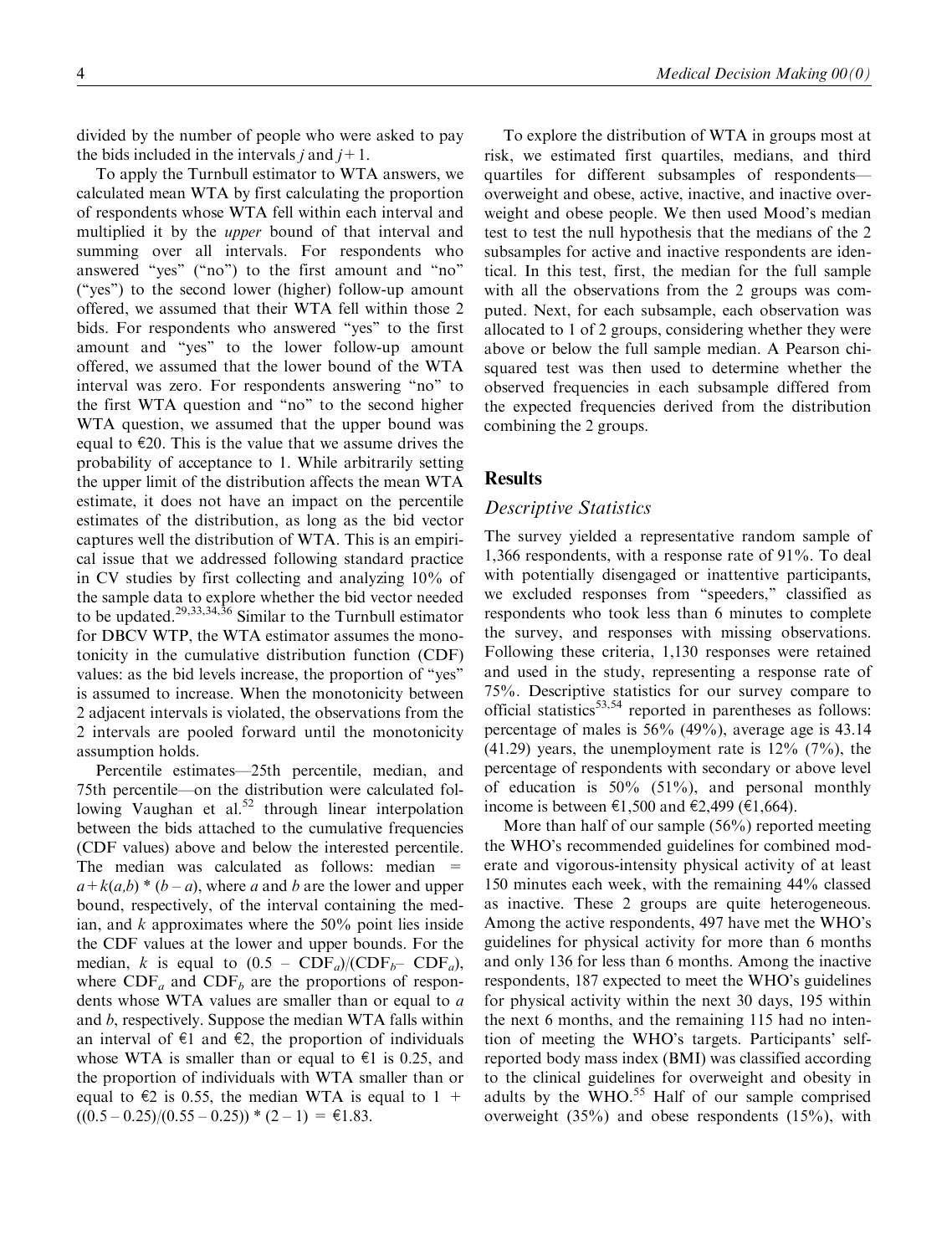47% being normal weight and the remaining 3% being underweight. These figures compare well with official statistics for the BAC that report that 14% of men and 11% of women are obese and 47% of men and 30% of women are overweight.<sup>56</sup>

#### Willingness to Accept

The open-ended WTA analysis showed evidence of starting point bias (i.e., the initial bid offered in the DBCV questions affected respondents' open-ended WTA values), suggesting that the analysis of the DBCV data is preferable to the open-ended data analysis, which is reported in the supplemental material.

Table 1 reports the percentages of answers in the 4 bid intervals—"yes-yes," "yes-no," "no-yes," and "no-no" for each of the 4 initial bid prices. Our WTA data conform well with economic theory: people's willingness to join the walking program increases (decreases) with an increase (decrease) in the value of the monetary reward offered.<sup>50</sup> Our bid vector captures well the upper part of the WTA distribution, with only 7% of respondents offered the  $\epsilon$ 5 initial bid having a WTA higher than  $\epsilon$ 10. We do find, however, that our lowest bid value of  $\epsilon 0.25$ was accepted by 55% of respondents who were offered an initial bid price of  $\epsilon$ 0.5. While this may lead to overestimating mean WTA if using parametric models, nonparametric models generate robust WTA estimates even with truncated distributions.<sup>57</sup>

Our survey allows us to identify 9 points on the CDF, as shown in Table 2, ranging from  $\epsilon$ 0.25 to greater than  $\epsilon$ 10. Applying the nonparametric estimator, we calculated that 55% of people would be willing to accept  $\epsilon$ 0.25 to walk the 10,000 steps, and 62% were willing to walk if the incentive was  $\epsilon$ 0.50. At our upper bid of  $\epsilon$ 10, our conservative nonparametric estimator shows that 80% of people would join the program. For the full sample, the median WTA is  $\text{\textsterling}0.23 = \text{\textsterling}0.00 + ((0.5 - 0.00)/(0.55 (0.00)$  \*  $(\text{\textsterling}0.25 - \text{\textsterling}0.00)$ .

#### Inactive, Overweight, and Obese Respondents

Table 2 reports the mean, median, and 25th and 75th percentile WTA estimates for specific subsamples, according to respondents' BMI levels and physical activity levels. Median WTA values for active and inactive respondents—with inactive respondents classified as those not meeting the WHO's guidelines on physical activity levels—are equal to  $\epsilon$ 0.21 and  $\epsilon$ 0.25, respectively. A Mood's test for the equality of the medians between these 2 groups shows that they are statistically different ( $P = 0.030$ ).

To persuade three-quarters of inactive people to embrace the physical activity program, the financial incentive would have to be  $\epsilon$ 10.80, about  $\epsilon$ 9 more than what would be needed to convince three-quarters of active respondents to join the program. For overweight and obese respondents (BMI  $\geq$ 25), we found the median and the 75th percentile equal to  $\epsilon$ 0.23 and  $\epsilon$ 5, respectively. For this latter group, we notice that an incentive of  $\epsilon$ 10 would lead to only 2% more people joining the program compared to the number of people joining the program at  $\epsilon$ 5. Figure 1 shows how a small incentive of  $\epsilon$ 0.23 is enough to engage the majority of our respondents to embrace the hypothetical program. The shape of the CDF becomes flatter, and the financial incentive has to increase rapidly to persuade larger proportions of respondents to join the hypothetical program.

## Internal Validity of the Willingness to Accept Answers

We explored the internal validity of WTA questions to examine if WTA depends on income in the ways predicted by economic theory by estimating split sample models for high income  $(>\epsilon 2,500/\text{month})$  and low income  $( $\in 1,499$ /month) respondents. The last 2 col$ umns of Table 2 show that high-income respondents require a larger incentive level to embrace the walking program, consistent with economic theory predictions. In the supplementary material, we have also reported the results of further models to explore the impact of 2 endogenous nonmonetary incentives to walking—dog ownership and car ownership—and differences between age groups and gender. We found that lower financial incentives are required by dog owners and by residents in areas with a low car ownership rate. We also found that males require larger financial incentives than women to achieve 10,000 steps/day and that younger respondents' WTA is lower than the WTA of older respondents at the median value but higher at the 75th percentile level.

As a final robustness check of our WTA survey, we found that about 8% of respondents stated that the government should not use taxpayers' money to fund the walking program, and only about 3% did not believe that the hypothetical scenario was realistic, indicating that our hypothetical scenario was well received by respondents.

In the next sections, we explore why we found little differences in median WTA between active, inactive, overweight, and obese respondents by looking at the intention to engage in physical activity and at the time constraints that limit a person's ability to increase their physical activity.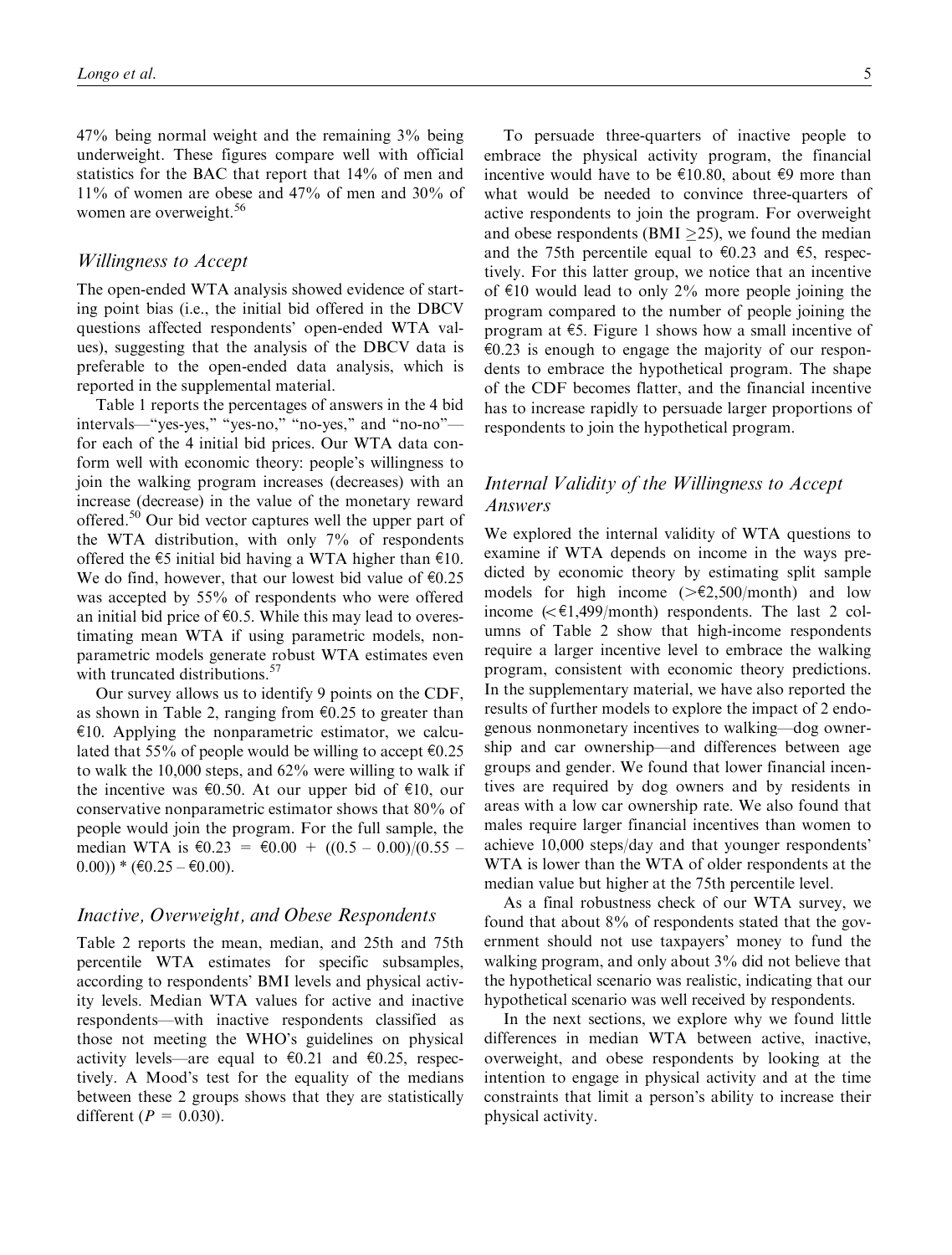| the WTA Interval<br>Upper Bound of                          | Full Sample<br>$(n = 1,130)$ | $= 633$<br>Active<br>$\tilde{z}$                                       | $(n = 497)$<br>Inactive                                                                                | Obese $(n = 571)$                  | or Obese $(n = 288)$<br>Overweight and Inactive Overweight                                          | $\lt$ $\in$ 1,499/mo ( <i>n</i> = 550)<br>Low Income,                       | 187)<br>> €2,500/mo ( <i>n</i> =<br>High Income,                                  |
|-------------------------------------------------------------|------------------------------|------------------------------------------------------------------------|--------------------------------------------------------------------------------------------------------|------------------------------------|-----------------------------------------------------------------------------------------------------|-----------------------------------------------------------------------------|-----------------------------------------------------------------------------------|
|                                                             |                              |                                                                        |                                                                                                        |                                    | Probability that WTA lies below the WTA upper bound                                                 |                                                                             |                                                                                   |
| $\epsilon$ 0.00                                             | 0.00                         | 0.00                                                                   |                                                                                                        |                                    |                                                                                                     | 0.00                                                                        | 0.00                                                                              |
|                                                             |                              |                                                                        |                                                                                                        |                                    |                                                                                                     |                                                                             |                                                                                   |
| $\frac{60.25}{60.50}$                                       |                              | 33226<br>23526                                                         |                                                                                                        | 0.558<br>0.588<br>0.00             | $0.55$<br>$0.53$                                                                                    | $0.49$<br>0.61                                                              | 3888                                                                              |
| $\mathbin{\mathsf{\mathsf{E}}1.00}$                         |                              |                                                                        |                                                                                                        |                                    | 0.60                                                                                                | 0.67                                                                        |                                                                                   |
| $\textcolor{red}{\mathbf{\textcolor{blue}{\epsilon 2.00}}}$ |                              |                                                                        | Pooled                                                                                                 | Pooled                             | Pooled                                                                                              | Pooled                                                                      |                                                                                   |
|                                                             |                              |                                                                        | forward <sup>a</sup>                                                                                   | forward <sup>a</sup>               | forward <sup>a</sup>                                                                                | forward <sup>a</sup>                                                        |                                                                                   |
| E2.50                                                       |                              |                                                                        |                                                                                                        |                                    |                                                                                                     |                                                                             |                                                                                   |
| $\textup{ }64.00$                                           |                              |                                                                        |                                                                                                        |                                    |                                                                                                     |                                                                             |                                                                                   |
| €5.00                                                       |                              |                                                                        |                                                                                                        |                                    |                                                                                                     |                                                                             |                                                                                   |
| $\textnormal{\textbf{0.00}}$                                | 0.758800<br>0.00001          | $0.77820$<br>$0.00000$<br>$0.0000$                                     |                                                                                                        | 88<br>0.75<br>0.75<br>0.00<br>1.00 |                                                                                                     |                                                                             |                                                                                   |
| $>\epsilon$ 10                                              |                              |                                                                        |                                                                                                        |                                    |                                                                                                     |                                                                             |                                                                                   |
| Mean WTA (standard error)                                   | $€4.67(0.15)$<br>€0.11       | $64.26(0.19)$<br>$60.11$                                               | 0.65<br>0.67<br>0.72<br>0.73<br>0.73<br>$+0.00$<br>$+0.00$<br>$+0.13$<br>$+0.25$<br>$+0.25$<br>$+0.25$ | $65.44(0.22)$<br>$60.11$           | 0.63<br>0.66<br>0.71<br>0.73<br>0.73<br>$+6.47$<br>0.33<br>$+0.23$<br>$+0.23$<br>$+0.23$<br>$+0.23$ | 0.71<br>0.73<br>0.79<br>0.8<br>0.8<br>4.86 (0.22)<br>$\qquad 0.00$<br>40.13 | 0.69<br>0.70<br>0.71<br>0.72<br>1.00<br>46.16 (0.41)<br>46.12<br>46.1.18<br>41.18 |
| 25th percentile                                             |                              |                                                                        |                                                                                                        |                                    |                                                                                                     |                                                                             |                                                                                   |
| Median WTA                                                  |                              |                                                                        |                                                                                                        |                                    |                                                                                                     |                                                                             |                                                                                   |
| 75th percentile                                             | $€0.23$<br>€4.00             | $\begin{array}{c} 60.21 \\ \text{ } 1.70 \\ \text{ } 4.70 \end{array}$ |                                                                                                        | $\frac{60.23}{65.00}$              |                                                                                                     | €0.26<br>€4.35                                                              |                                                                                   |
| Mood's median test                                          |                              |                                                                        |                                                                                                        |                                    |                                                                                                     |                                                                             |                                                                                   |
|                                                             | <sup>p</sup> value           | 030                                                                    |                                                                                                        |                                    |                                                                                                     |                                                                             |                                                                                   |
|                                                             |                              |                                                                        |                                                                                                        |                                    |                                                                                                     |                                                                             |                                                                                   |
| WTA, willingness to accept                                  |                              |                                                                        |                                                                                                        |                                    |                                                                                                     |                                                                             |                                                                                   |

Table 2 Distribution of Willingness to Accept. Table 2 Distribution of Willingness to Accept.

a The cumulative distribution function violates the monotonicity assumption of the adapted Turnbull estimator. The answers to the bids of this row and the row below have been<br>pooled together. aThe cumulative distribution function violates the monotonicity assumption of the adapted Turnbull estimator. The answers to the bids of this row and the row below have been pooled together.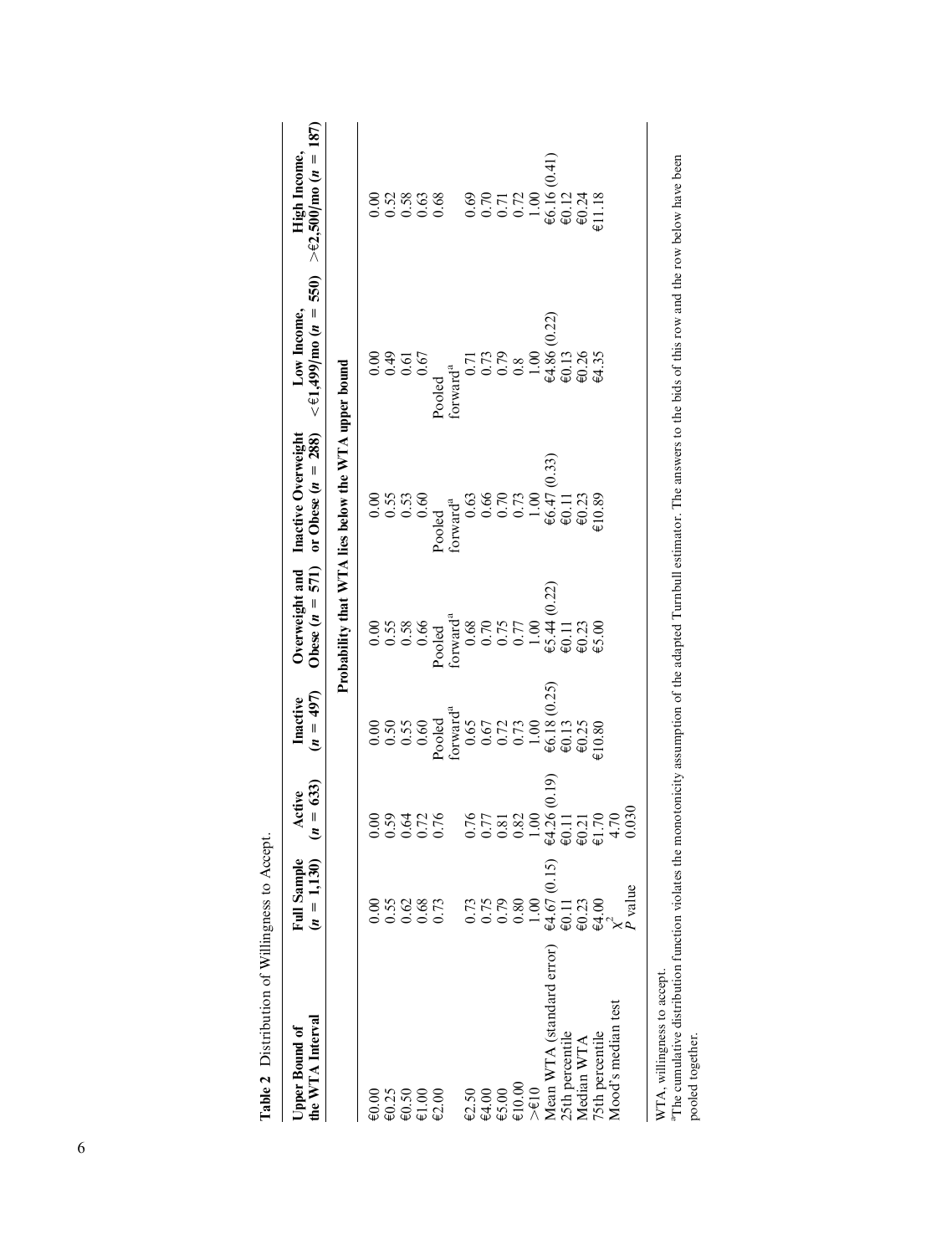

Figure 1 Cumulative distribution function of willingness to accept (WTA).

#### Intention to Engage in Physical Activity

Table 3 reports the WTA distribution for active and inactive respondents, divided into subgroups according to their engagement or intention to engage with the WHO's recommended guidelines for physical activity. We found important differences between 1) respondents who had been physically active for more than 6 months (their median WTA =  $\epsilon$ 0.20, and 75th percentile =  $\epsilon$ 1.52), 2) inactive people who planned to become active in the next 6 months (median WTA =  $\epsilon$ 0.28, and 75th percentile =  $\epsilon$ 11.59), and 3) inactive people who did not plan to become physically active in the next 6 months (median WTA =  $\epsilon$ 0.30, 75th percentile =  $\epsilon$ 14.01). In other words, respondents who have been physically active for some time, or who plan to become physically active within the next 4 weeks, require a much lower incentive to reach 10,000 steps a day compared to participants who have recently become active, plan to become active much later on, or have no intention in the near future to become physically active. This result indicates that the intention to engage in physical activity and how long a person has been physically active for are important determinants of a person's WTA. It also supports the finding that the WTA distribution for inactive respondents is more highly skewed than that for active respondents.

### A Model of Time

Completing 10,000 steps per day requires an effort of between 1 and 2 hours, depending on the speed of the

walk and a person's age, gender, and health status.<sup>58–60</sup> For people with higher BMIs and for less physically active persons, completing 10,000 steps may be more time-consuming than for a fit person.

In our debriefing questions, we identified 194 respondents who stated that they had no time for doing more steps. As indicated in Table 4, these people reported a median WTA of  $\epsilon$ 0.51, more than double what we found in the full sample. Among this subgroup, we also noticed that inactive, overweight, and obese respondents had particularly high median WTAs of  $\epsilon$ 0.78,  $\epsilon$ 0.66, and  $\epsilon$ 0.75, respectively, indicating that the median WTA for inactive, obese, and overweight respondents is heterogeneous.

#### Does Everybody Need a Financial Incentive?

From the debriefing questions to the WTA questions, we identified 269 respondents, 24% of the sample, who stated they would be willing to complete the 10,000 steps/ day even without payment. This is consistent with what we observe in real life, where a good proportion of people are physically active even without any monetary incentive and where even some inactive people may be willing to increase their physical activity without payment. These data indicate that for almost one-quarter of our sample, offering a financial incentive would not affect their levels of physical activity. Yet, if these people were offered a financial incentive, they would be willing to take it—they stated a positive WTA—as any rational individual would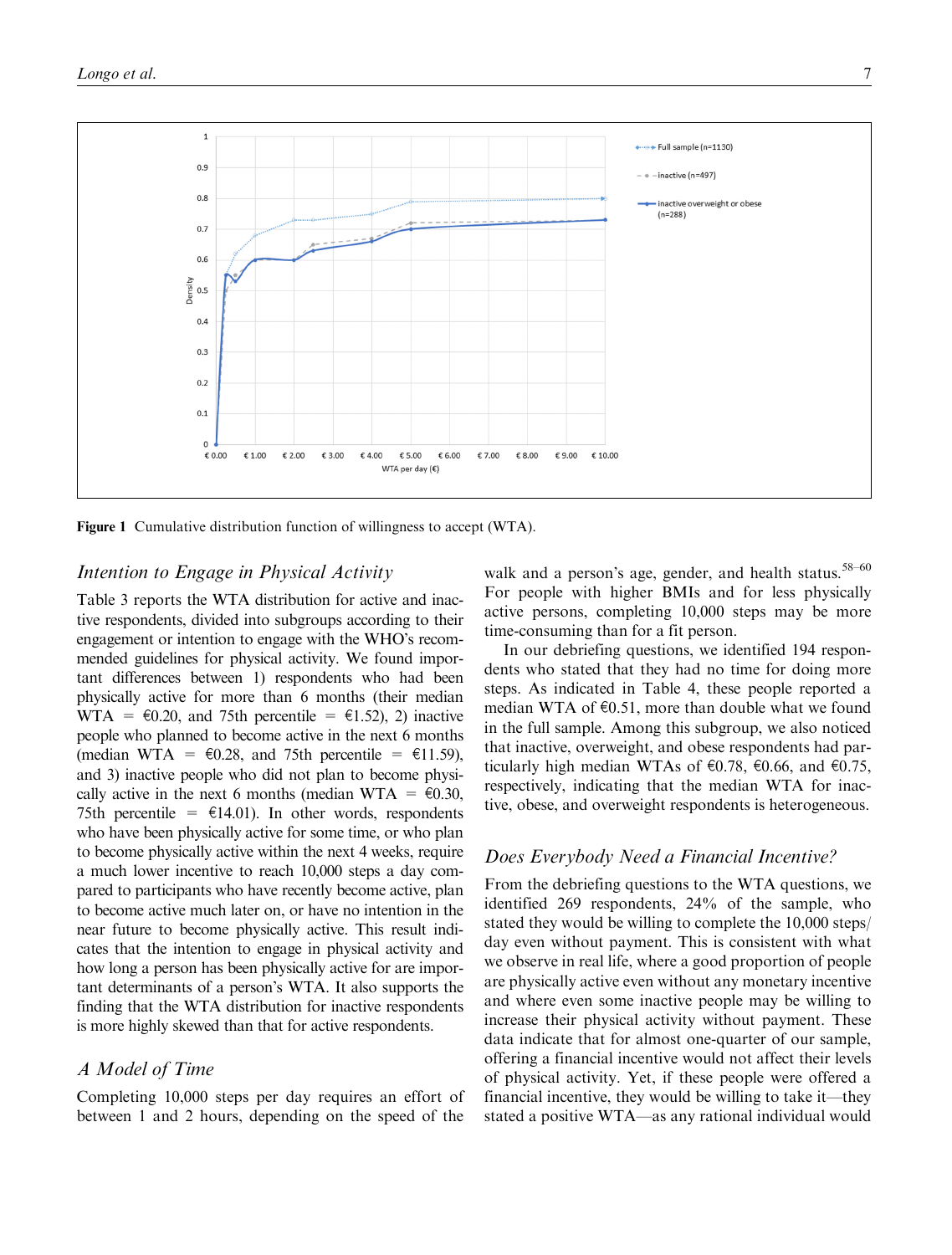| Upper Bound of the<br>WTA Interval                 | $>6$ Months ( $n = 497$ )<br>These Guidelines for<br>Yes, and I Have<br>Complied with       | for $< 6$ Months ( $n = 136$ )<br>Yes, and I Have Complied<br>with These Guidelines | the Next 30 Days $(n = 197)$<br>with These Guidelines in<br>Planning to Comply<br>No, but I Am | with These Guidelines<br>6 Months $(n = 185)$<br>Planning to Comply<br>No, but I Am<br>in the Next | No, and I Am Not Planning<br>on Complying with These<br>Guidelines in the Next<br>115<br>6 Months $(n =$ |
|----------------------------------------------------|---------------------------------------------------------------------------------------------|-------------------------------------------------------------------------------------|------------------------------------------------------------------------------------------------|----------------------------------------------------------------------------------------------------|----------------------------------------------------------------------------------------------------------|
|                                                    |                                                                                             |                                                                                     | Probability that WTA lies below the WTA upper bound                                            |                                                                                                    |                                                                                                          |
| $\epsilon_{0.00}$                                  | 0.00                                                                                        | 0.00                                                                                | 0.00                                                                                           | 0.00                                                                                               | 0.00                                                                                                     |
| $\epsilon$ 0.25                                    | $\begin{array}{c} 0.61 \\ 0.69 \end{array}$                                                 |                                                                                     |                                                                                                | 0.51                                                                                               | $0.42$<br>$0.44$                                                                                         |
| $\epsilon$ 0.50                                    |                                                                                             |                                                                                     | $0.61$<br>0.67                                                                                 |                                                                                                    |                                                                                                          |
| $\overline{\varepsilon}1.00$                       | 0.74                                                                                        |                                                                                     |                                                                                                | 0.60                                                                                               | 0.46                                                                                                     |
| $\textcolor{blue}{\epsilon\textcolor{blue}{2.00}}$ | Pooled forward <sup>a</sup>                                                                 | 0.50<br>0.51272<br>0.0.0.0.0.0<br>0.0.0.0.0                                         | $0.69$<br>0.74                                                                                 | Pooled forward <sup>a</sup>                                                                        | Pooled forward <sup>a</sup>                                                                              |
| E2.50                                              | 0.77                                                                                        |                                                                                     | 0.74                                                                                           | 0.65                                                                                               | 0.51                                                                                                     |
| $\textup{ } \in \hspace{-0.125mm} 4.00$            |                                                                                             |                                                                                     |                                                                                                |                                                                                                    | 0.51                                                                                                     |
| €5.00                                              |                                                                                             |                                                                                     |                                                                                                | $0.66$<br>$0.70$                                                                                   |                                                                                                          |
| €10.00                                             |                                                                                             |                                                                                     |                                                                                                |                                                                                                    |                                                                                                          |
| $>\epsilon$ 10                                     | $0.333000$<br>$0.333000$<br>$0.44$                                                          | 1.00                                                                                | $0.82$<br>$0.83$<br>$0.00$<br>$0.00$<br>$0.00$                                                 | $1.00$ $\oplus$ $6.61$                                                                             | $\begin{array}{c} 0.57 \\ 0.58 \\ -1.00 \\ \hline 0.01 \end{array}$                                      |
| Mean WTA                                           |                                                                                             | €5.04                                                                               |                                                                                                |                                                                                                    |                                                                                                          |
| (standard error)                                   | $\begin{array}{c} (0.17) \\ \text{\small e} \\ 0.10 \\ \text{\small e} \\ 0.20 \end{array}$ | (0.21)                                                                              | $\underset{\text{0.10}}{\underbrace{0.19}}$                                                    | $(0.24)$<br>$60.14$                                                                                | $(0.23)$<br>$60.15$                                                                                      |
|                                                    |                                                                                             |                                                                                     |                                                                                                |                                                                                                    |                                                                                                          |
| $\frac{\dot{2}5\text{th}$ percentile<br>Median WTA |                                                                                             | $\overline{60.13}$<br>$\overline{60.25}$                                            | $\epsilon$ 0.21                                                                                | €0.28                                                                                              | $\text{\large}60.30$                                                                                     |
| 75th percentile                                    | €1.52                                                                                       | €4.43                                                                               | €3.02                                                                                          | £1.59                                                                                              | €14.01                                                                                                   |
| WTA, willingness to accept.<br>i<br>R              | $\frac{1}{2}$ . $\frac{1}{2}$ . $\frac{1}{2}$                                               |                                                                                     |                                                                                                | $\frac{1}{2}$                                                                                      | $\ddot{\phantom{a}}$<br>l<br>F                                                                           |

Table 3 Distribution of WTA for Different Intentions to Meet the World Health Organization's Guidelines for Physical Activity. sical Activity á جَى o Guidelir  $\frac{1}{2}$ B  $at$  the World Health Or  $M_{\alpha}$  $\ddot{\cdot}$  $\frac{1}{1}$  $nt$  Inte  $f$  WTA for Diffe Table 3 Distribution

"The cumulative distribution function violates the monotonicity assumption of the adapted Turnbull estimator. The answers to the bids of this row and the row below have been<br>pooled together. aThe cumulative distribution function violates the monotonicity assumption of the adapted Turnbull estimator. The answers to the bids of this row and the row below have been pooled together.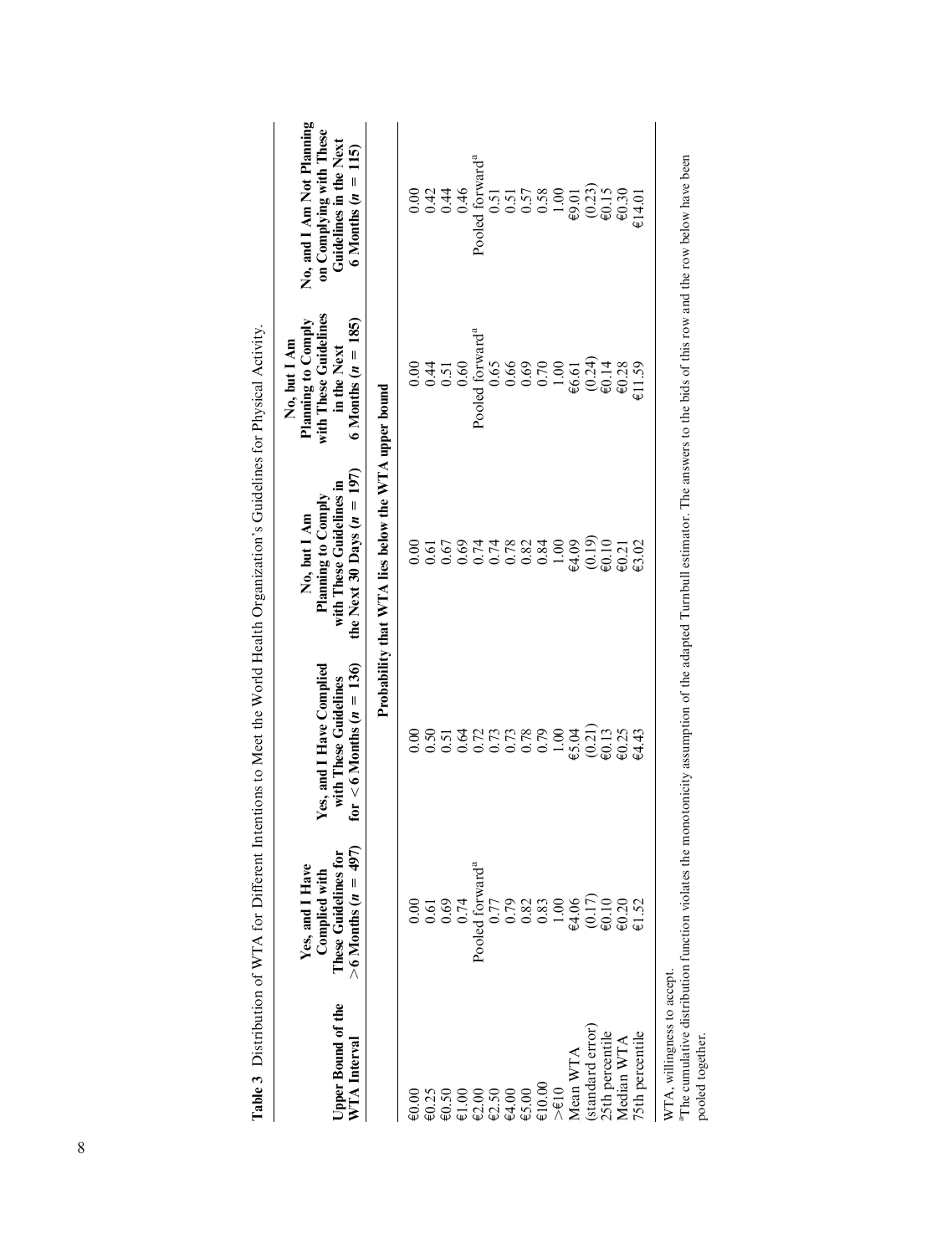| <b>Upper Bound of the</b><br><b>WTA Interval</b> | <b>Full Sample</b><br>$(n = 194)$ | <b>Inactive</b><br>$(n = 108)$ | Active<br>$(n = 86)$ | <b>Normal Weight</b><br>$(n = 88)$                  | Overweight<br>$(n = 75)$ | <b>Obese</b><br>$(n = 31)$ |
|--------------------------------------------------|-----------------------------------|--------------------------------|----------------------|-----------------------------------------------------|--------------------------|----------------------------|
|                                                  |                                   |                                |                      | Probability that WTA lies below the WTA upper bound |                          |                            |
| $\epsilon 0.00$                                  | 0.00                              | 0.00                           | 0.00                 | 0.00                                                | 0.00                     | 0.00                       |
| €0.25                                            | 0.24                              | 0.16                           | 0.33                 | 0.30                                                | 0.19                     | 0.16                       |
| € $0.50$                                         | 0.37                              | 0.35                           | 0.41                 | 0.43                                                | 0.30                     | 0.30                       |
| €1.00                                            | 0.47                              | 0.41                           | 0.56                 | 0.51                                                | 0.45                     | 0.38                       |
| €2.00                                            | Pooled                            | Pooled                         | Pooled               | Pooled                                              | 0.49                     | Pooled                     |
|                                                  | forward <sup>a</sup>              | forward <sup>a</sup>           | forward <sup>a</sup> | forward <sup>a</sup>                                |                          | forward <sup>a</sup>       |
| $\epsilon$ 2.50                                  | 0.52                              | 0.46                           | 0.60                 | 0.58                                                | 0.49                     | 0.40                       |
| €4.00                                            | 0.57                              | 0.53                           | 0.61                 | 0.61                                                | 0.56                     | 0.45                       |
| €5.00                                            | 0.63                              | 0.58                           | 0.70                 | 0.67                                                | 0.60                     | 0.55                       |
| €10.00                                           | 0.66                              | 0.63                           | 0.71                 | 0.68                                                | 0.62                     | 0.63                       |
| $>\epsilon$ 10                                   | 1.00                              | 1.00                           | 1.00                 | 1.00                                                | 1.00                     | 1.00                       |
| Mean WTA                                         | €7.78                             | €8.69                          | €6.64                | €7.19                                               | €8.53                    | €9.06                      |
| (standard error)                                 | (0.23)                            | (0.21)                         | (0.19)               | (0.22)                                              | (0.19)                   | (0.24)                     |
| 25th percentile                                  | €0.26                             | € $0.39$                       | €0.19                | $\epsilon$ 0.21                                     | $\epsilon$ 0.33          | €0.38                      |
| Median WTA                                       | € $0.51$                          | € $0.78$                       | $\epsilon$ 0.38      | €0.42                                               | €0.66                    | € $0.75$                   |
| 75th percentile                                  | €12.44                            | €13.22                         | €11.14               | €12.02                                              | €13.30                   | €13.19                     |

Table 4 Distribution of WTA for Respondents Who State That They Have No Time for Increasing Their Steps.

WTA, willingness to accept.

<sup>a</sup>The cumulative distribution function violates the monotonicity assumption of the adapted Turnbull estimator. The answers to the bids of this row and the row below have been pooled together.

do. In other words, offering a financial incentive to these people would be a waste of public funding, as their behavior would not be affected by the financial incentive.

It is noticeable that among this subgroup, there were 107 inactive respondents. When we investigated the characteristics of this group, we found that 79% of them believed to be in good health, indicating that they seemed to lack a motivation to increase their physical activity.

#### **Discussion**

While our data show a modest monetary incentive of  $\epsilon$ 0.23 is enough to persuade the median person to achieve 10,000 steps a day, the results are more complex if the objective is to achieve larger groups of the population to reach the physical activity target. In particular, the financial incentives need to grow much larger, to  $\epsilon$ 4.00/day, to have three-quarters of the population embrace our hypothetical policy. Payment would need to be set at  $\epsilon$ 10.80/day to encourage three-quarters of currently inactive people to join the program.

While we found little differences in median WTA for the majority of respondents across subgroups, there is a minority of inactive and overweight and obese respondents who require much larger monetary incentives to change their behavior: for these respondents, their WTA distributions are even more highly skewed than those for

normal-weight and active respondents. For these subgroups, the lack of availability of time and individuals' poor intentions to meet the WHO's targets for physical activity are strong determinants for high WTA values.

Of the 194 people who stated that they had no time to increase their physical activity, the median WTA values for overweight ( $\epsilon$ 0.66), obese ( $\epsilon$ 0.75), and inactive ( $\epsilon$ 0.78) respondents are almost twice those for active  $(60.38)$ respondents. We found that 115 of 497 inactive respondents did not intend to comply with the WHO's guidelines for physical activity in the next 6 months. This group showed a median WTA of  $\epsilon$ 0.30 and a 75th percentile of  $\epsilon$ 14.01 to complete the 10,000 steps per day. Among respondents who had met the WHO's guidelines for more than 6 months, the median WTA is  $\epsilon$ 0.20 and the 75th percentile is  $\epsilon$ 1.52.

The results further indicate that, while a modest incentive of  $\epsilon$ 0.23 is enough to engage half our sample to complete 10,000 steps per day, about one-quarter of respondents would engage in the hypothetical program even without payment, but if a payment was offered to them, they would accept it. These respondents would contribute to increasing the total cost of the public program but not its public benefits.

Considering that 37% of the adult population in Spain is sedentary $61$  and that the total population of the BAC is 2.1 million people, an incentive of  $\epsilon$ 0.25 per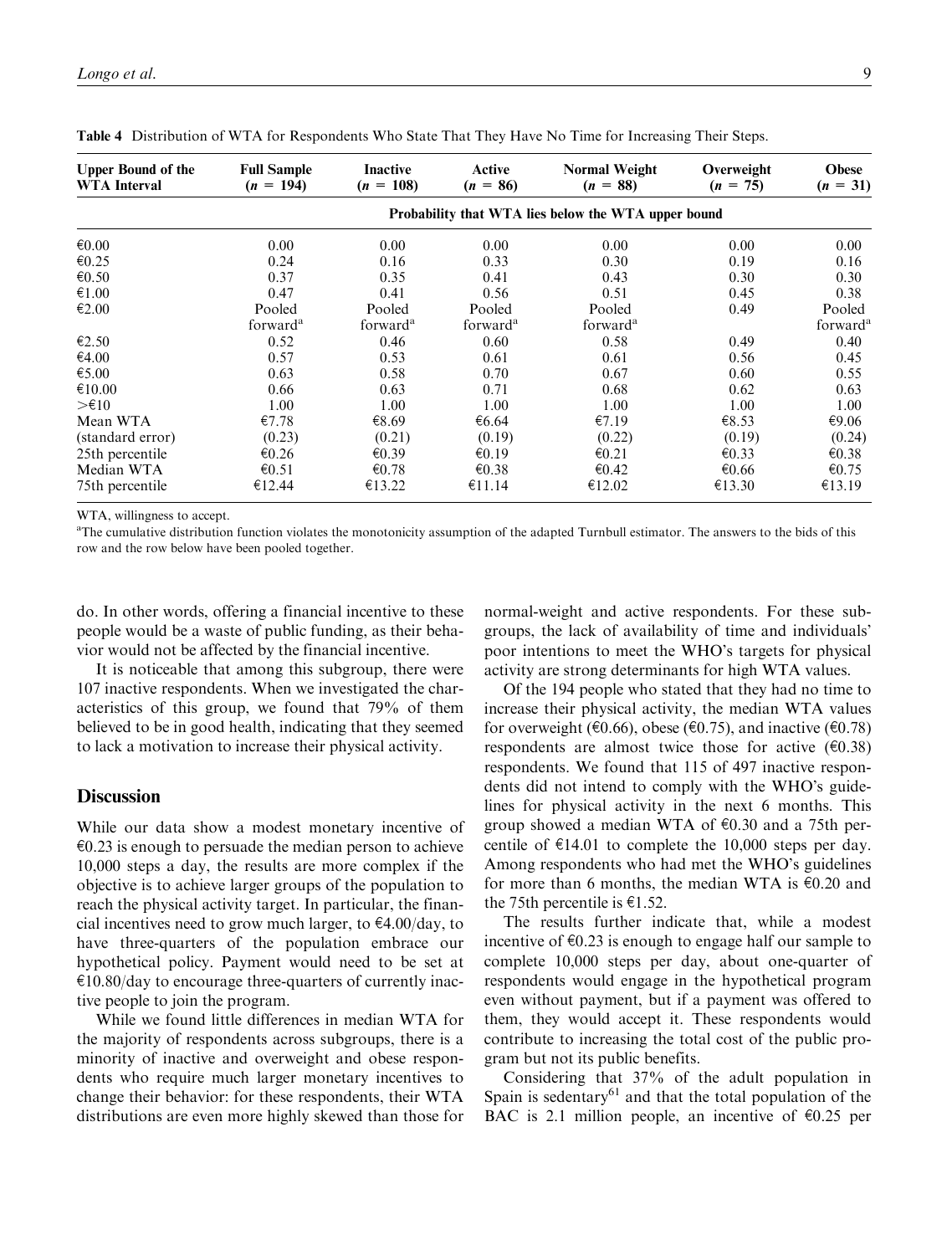10,000 steps per day offered only to inactive people, which would persuade only half of them, the total daily cost for the BAC would be about  $\epsilon$ 97,000/day, or about  $E$ 25 million a year, if the incentives were given 5 days per week. If the government wanted to increase the program to benefit three-quarters of inactive people, the incentive would have to be set at  $\text{\textsterling}10.80/\text{day}$ , with a daily cost of about  $\epsilon$ 6 million and an annual cost of  $\epsilon$ 1.6 billion. These are substantial expenditures that should be compared with the annual cost of physical inactivity, which are estimated at  $\epsilon$ 308 million for the BAC.<sup>62</sup> It is therefore important that other initiatives are implemented to help those for whom the financial incentive is too small to change their behavior or for whom a financial incentive would not affect their behavior.

We note that a 10,000 steps/day goal may not be universally appropriate. For example, Lee et al. $63$  have shown that in a large sample of 16,741 older women, setting a target of 10,000 steps a day would not be ideal for reducing mortality rates, as it was found that with 4,400 steps/day, there was a significantly lower mortality rate compared with approximately 2,700 steps/day. Mortality rates leveled off at about 7,500 steps/day. Similarly, Inoue et al.<sup>64</sup> found that women who are overweight, are obese, or have hypertension would reach substantial health benefits when walking 5,000 steps per day, with further increases in steps/day only accompanied by modest health improvements.

We conclude that there is no "one size fits all" with financial incentives for behavior change, and it is important to examine the distribution of WTA to design an incentive scheme that triggers the behavior change for the groups that policy makers are interested in. Policy makers should also be aware that a monetary incentive scheme for rewarding physical activity will attract people who would exercise without the incentive, increasing the public cost of the program but not its benefits.

#### ORCID iD

Alberto Longo <https://orcid.org/0000-0001-8373-4912>

#### Supplemental Material

Supplementary material for this article is available on the Medical Decision Making website at [http://journals.sagepub](http://journals.sagepub.com/home/mdm) [.com/home/mdm](http://journals.sagepub.com/home/mdm).

#### References

1. Giles EL, Robalino S, McColl E, Sniehotta FF, Adams J. The effectiveness of financial incentives for health behaviour change: systematic review and meta-analysis. PLoS one. 2014;9(3):e90347.

- 2. Forsberg E. Do Financial Incentives Make a Difference? A Comparative Study of the Effects of Performance-Based Reimbursement in Swedish Health Care [doctoral dissertation]. Uppsala: Acta Universitatis Upsaliensis; 2001.
- 3. Hall J. Financial Incentives for Health Behaviour Change: A Rapid Review. Sydney: The Sax Institute; 2009.
- 4. Markandya A, Galarraga I, Abadie LM, Lucas J, Spadaro JV. What role can taxes and subsidies play in changing diets? Finanz Archiv Public Finance Anal. 2016;72(2): 175–210.
- 5. Mayor S. Financial incentives help people change health behaviours. BMJ. 2015;350:h912.
- 6. Finkelstein EA, Brown DS, Brown DR, Buchner DM. A randomized study of financial incentives to increase physical activity among sedentary older adults. Prev Med. 2008;47(2):182–7.
- 7. Volpp KG, Troxel AB, Pauly MV, et al. A randomized, controlled trial of financial incentives for smoking cessation. N Engl J Med. 2009;360:699-709.
- 8. John LK, Loewenstein G, Troxe AB, Norton L, Fassbender E, Volpp KG. Financial incentives for extended weight loss: a randomized, controlled trial. J Gen Intern Med. 2011;26(6):621–6.
- 9. Patel MS, Asch DA, Rosin R, et al. Framing financial incentives to increase physical activity among overweight and obese adults: a randomized, controlled trial. Ann Intern Med. 2016;164(6):385–94.
- 10. Harkins KA, Kullgren JT, Bellamy SL, Karlawish J, Glanz K. A trial of financial and social incentives to increase older adults' walking. Am J Prev Med. 2017;52(5):e123–30.
- 11. Carrera M, Royer H, Stehr M, Sydnor J. Can financial incentives help people trying to establish new habits? Experimental evidence with new gym members. J Health Econ. 2018;58:202–14.
- 12. Royer H, Stehr M, Sydnor J. Incentives, commitments, and habit formation in exercise: evidence from a field experiment with workers at a Fortune-500 company. Am Econ J Appl Econ. 2015;7(3):51–84.
- 13. Mitchell MS, Orstad SL, Biswas A, et al. Financial incentives for physical activity in adults: systematic review and meta-analysis. Br J Sports Med. 2020;54:1259–68.
- 14. Longo A, Hutchinson WG, Hunter RF, Tully MA, Kee F. Demand response to improved walking infrastructure: a study into the economics of walking and health behaviour change. Soc Sci Med. 2015;143:107–16.
- 15. Freeman III AM, Herriges JA, Kling CL. The Measurement of Environmental and Resource Values: Theory and Methods. Washington, DC: Resources for the Future; 2014.
- 16. Golan EH, Shechter M. Contingent valuation of supplemental health care in Israel. Med Decis Making. 1993;13(4): 302–10.
- 17. O'Brien B, Gafni A. When do the'' dollars'' make sense? Toward a conceptual framework for contingent valuation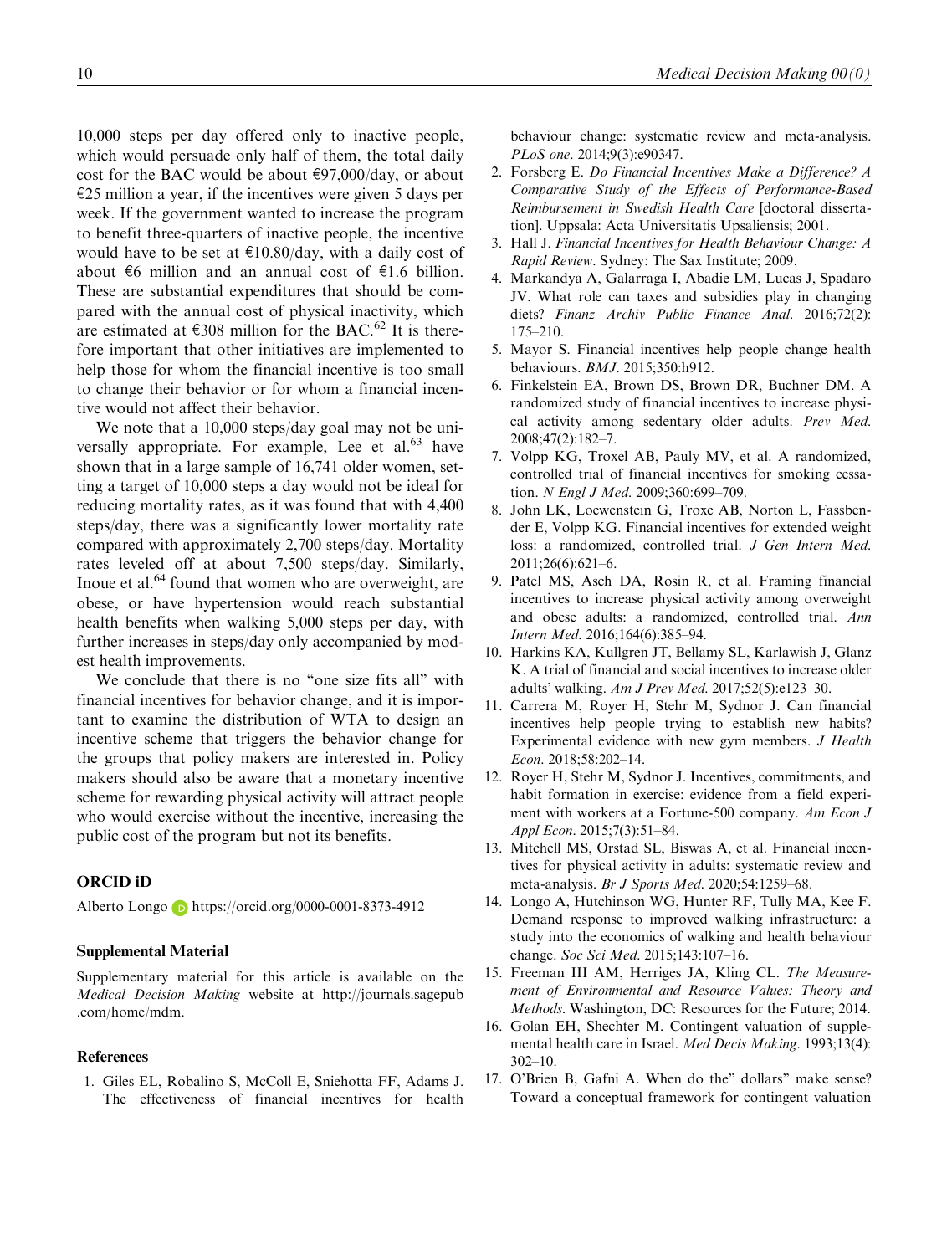studies in health care. Med Decis Making. 1996;16(3): 288–99.

- 18. Diener A, O'Brien B, Gafni A. Health care contingent valuation studies: a review and classification of the literature. Health Econ. 1998;7(4):313–26.
- 19. Klose T. The contingent valuation method in health care. Health Policy. 1999;47(2):97–123.
- 20. Kartman B, Andersson F, Johannesson M. Willingness to pay for reductions in angina pectoris attacks. Med Decis Making. 1996;16(3):248–53.
- 21. Pennington M, Gomes M, Donaldson C. Handling protest responses in contingent valuation surveys. Med Decis Making. 2017;37(6):623–34.
- 22. Pinto-Prades JL, Robles-Zurita JA, Sánchez-Martínez FI, Abellán-Perpiñán JM, Martínez-Pérez J. Improving scope sensitivity in contingent valuation: joint and separate evaluation of health states. Health Econ. 2017;26(12):e304–18.
- 23. Herrera-Araujo D, Hammitt JK, Rheinberger CM. Theoretical bounds on the value of improved health. J Health Econ. 2020;72:102341.
- 24. Himmler S, van Exel J, Perry-Duxbury M, Brouwer W. Willingness to pay for an early warning system for infectious diseases. Eur J Health Econ. 2020;21:763–73.
- 25. Ryan M, Mentzakis E, Matheson C, Bond C. Survey modes comparison in contingent valuation: Internet panels and mail surveys. Health Econ. 2020;29(2):234–42.
- 26. Whittington D, Adamowicz W, Lloyd-Smith P. Asking willingness-to-accept questions in stated preference surveys: a review and research agenda. Annu Rev Resource Econ. 2017;9:317–36.
- 27. Charness G, Gneezy U. Incentives to exercise. Econometrica. 2009;77(3):909–31.
- 28. Mitchell RC, Carson RT. Using Surveys to Value Public Goods: The Contingent Valuation Method. Washington, DC: Resources for the Future: 1989.
- 29. Longo A, Hoyos D, Markandya A. Willingness to pay for ancillary benefits of climate change mitigation. Environ Resource Econ. 2012;51(1):119–40.
- 30. Arrow K, Solow R, Portney PR, Leamer EE, Radner R, Schuman H. Report of the NOAA panel on contingent valuation. Fed Regist. 1993;58(10):4601-14.
- 31. Johnston RJ, Boyle KJ, Adamowicz W, et al. Contemporary guidance for stated preference studies. J Assoc Environ Resource Econ. 2017;4(2):319–405.
- 32. Hanemann M, Loomis J, Kanninen B. Statistical efficiency of double-bounded dichotomous choice contingent valuation. Am J Agricultural Econ. 1991;73(4):1255-63.
- 33. Alberini A, Longo A. Valuing the cultural monuments of Armenia: Bayesian updating of prior beliefs in contingent valuation. Environ Plan A. 2009;41(2):441–60.
- 34. Alberini A, Rosato P, Longo A, Zanatta V. Information and willingness to pay in a contingent valuation study: the value of S. Erasmo in the Lagoon of Venice. J Environ Plan Manage. 2005;48(2):155–75.
- 35. Carson RT, Flores NE, Martin KM, Wright JL. Contingent valuation and revealed preference methodologies:

comparing the estimates for quasi-public goods. Land Econ. 1996;72(1):80–99.

- 36. Alberini A. Optimal designs for discrete choice contingent valuation surveys: single-bound, double-bound, and bivariate models. J Environ Econ Manage. 1995;28(3):287–306.
- 37. Kanninen BJ. Optimal experimental design for doublebounded dichotomous choice contingent valuation. Land Econ. 1993;69(2):138–46.
- 38. Bateman IJ, Burgess D, Hutchinson WG, Matthews DI. Learning design contingent valuation (LDCV): NOAA guidelines, preference learning and coherent arbitrariness. J Environ Econ Manage. 2008;55(2):127–41.
- 39. Tully MA, Cupples ME. UNISTEP (university students exercise and physical activity) study: a pilot study of the effects of accumulating 10,000 steps on health and fitness among university students. J Phys Act Health. 2011;8(5):663-7.
- 40. Andrade LF, Barry D, Litt MD, Petry NM. Maintaining high activity levels in sedentary adults with a reinforcement-thinning schedule. J Appl Behav Anal. 2014; 47(3):523–36.
- 41. Adams MA, Hurley JC, Todd M, et al. Adaptive goal setting and financial incentives: a  $2 \times 2$  factorial randomized controlled trial to increase adults' physical activity. BMC Public Health. 2017;17(1):286.
- 42. Duncan MJ, Brown WJ, Mummery WK, Vandelanotte C. 10,000 Steps Australia: a community-wide eHealth physical activity promotion programme. Br J Sports Med. 2018;52: 885–6.
- 43. Vandelanotte C, Van Itallie A, Brown W, Mummery WK, Duncan MJ. Every step counts: understanding the success of implementing the 10,000 Steps Project. Stud Health Technol Inform. 2020;268:15–30.
- 44. Aravena C, Hutchinson WG, Longo A. Environmental pricing of externalities from different sources of electricity generation in Chile. Energy Econ. 2012;34(4):1214–1225.
- 45. Cummings R, Taylor L. Unbiased value estimates for environmental goods: a cheap talk design for the contingent valuation method. Am Econ Rev. 1999;89:649-65.
- 46. Mantzari E, Vogt F, Shemilt I, Wei Y, Higgins JP, Marteau TM. Personal financial incentives for changing habitual health-related behaviors: a systematic review and meta-analysis. Prev Med. 2015;75:75–85.
- 47. Ball K, Hunter RF, Maple JL, et al. Can an incentive-based intervention increase physical activity and reduce sitting among adults? the ACHIEVE (Active Choices IncEntiVE) feasibility study. Int J Behav Nutr Phys Act. 2017;14(1):35.
- 48. Vossler CA, Holladay JS. Alternative value elicitation formats in contingent valuation: mechanism design and convergent validity. J Public Econ. 2018;165:133-45.
- 49. Randall A, Brookshire DS. Public Policy, Public Goods, and Contingent Valuation Mechanisms. Staff Paper 68. Lexington, Department of Agricultural Economics, University of Kentucky; 1978.
- 50. Haab TC, McConnell KE. Valuing Environmental and Natural Resources: The Econometrics of Non-Market Valuation. Cheltenham, UK: Edward Elgar Publishing; 2002.